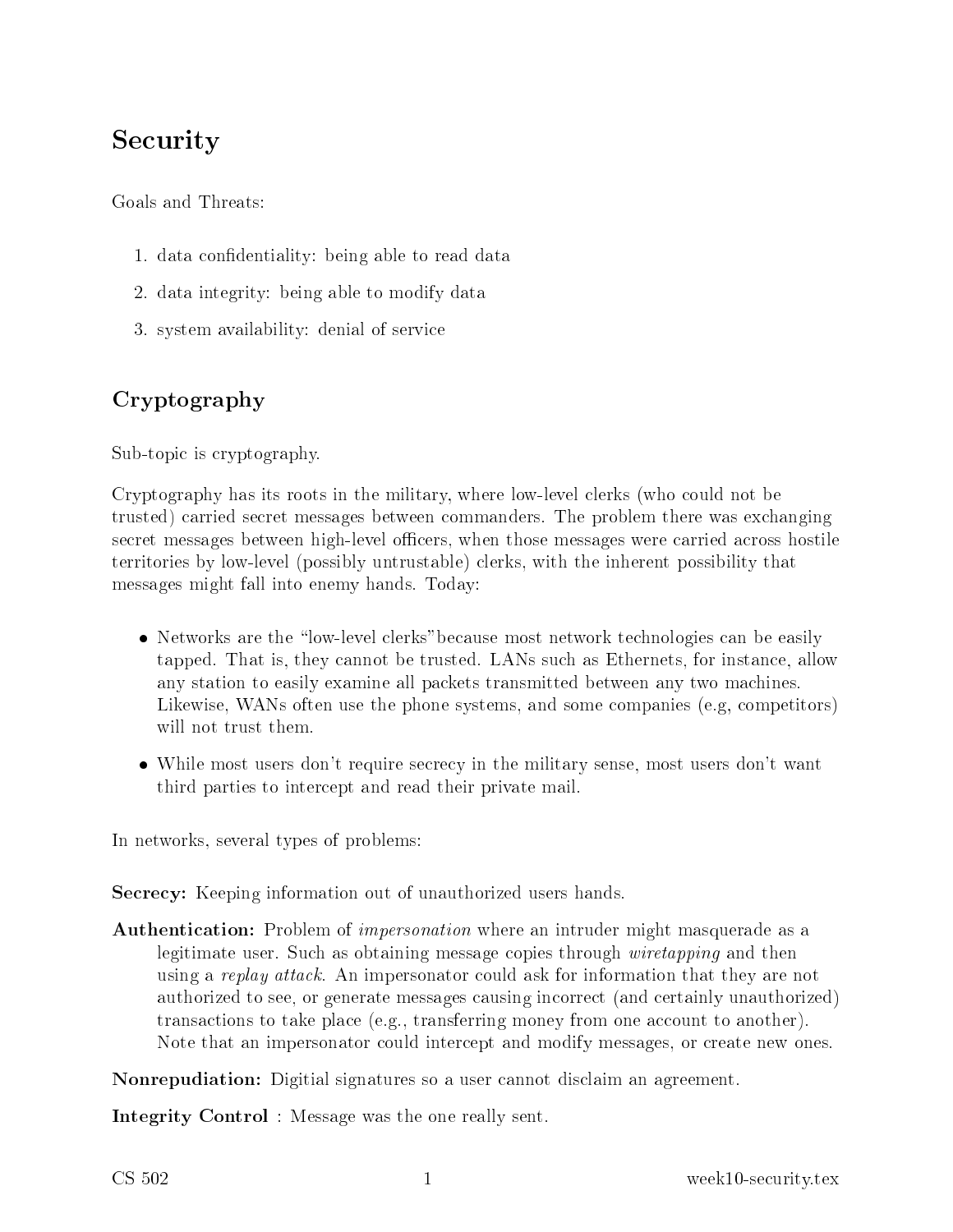The only general solution to security issues is to *encrypt* a user's *plaintext* messages into  $ciphertext$  messages. Ciphertext is a "jumbled" form of the message that can only be used if onverted ba
k into its original leartext. It is the iphertext that is sent a
ross the network, and the intended recipient *decrypts* the ciphertext back into the original plaintext.

One of the fundamental rules of omputer se
urity is that an intruder knows <sup>a</sup> lot, if not everything, about the security system in use. "Security through obscurity" does not work! If a system has a vulnerability, one must assume that the intruder is aware of that vulnerability.

If en
ryption is used, for instan
e, one should assume that the intruder has a general idea of the how the en
ryption algorithm works.

The art of breaking ciphers is called *cryptanalysis*. The art of devising ciphers is called cryptography. Cryptology refers collectively to the task of making and breaking ciphers.

One problem with en
ryption is that on
e an intruder has determined the en
ryption algorithm, it must be hanged immediately. How? Changing an algorithm may be impractical.

<sup>A</sup> ommon solution is to break the en
ryption pro
ess into two parts: Use a general encryption algorithm that uses a (short) string of characters called a key to select one of many encryptions to use. Now the code for the encryption algorithm changes rarely, but the key an be hanged as often as needed.

Fun
tions are used to en
rypt and de
rypt messages:

 $Ciphertext = E<sub>K</sub>(Plaintext)$  and

Plaintext =  $D_K(Ciphertext)$ ; In the above terminology,  $E_K$  means the message is encrypted using a key of K, while  $D_K$  denotes the decryption function using a key of K.

The properties of encryption functions depend on the specific function in use. For example, some functions are designed in such a way that the same key encrypts and decrypts, but that the encryption and decryption functions differ. For other functions, the same function may perform both en
ryption and de
ryption (e.g., en
rypt and de
rypt are inverses of each other).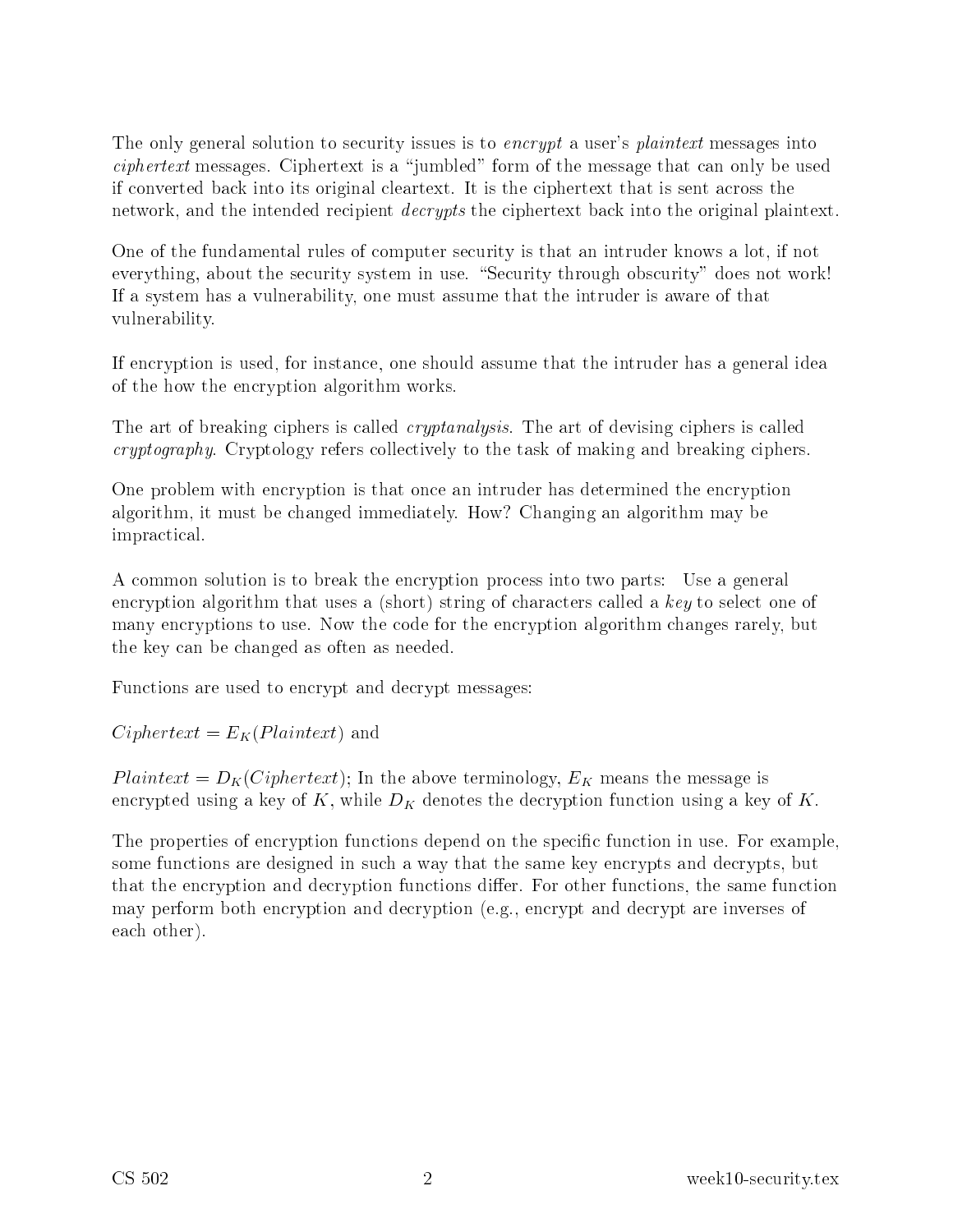From a cryptanalyst's point of view, the immediate goal is to guess the keys being used in so that messages an be de
rypted (or bogus messages an be en
rypted). The ryptanalysis problem has four variations:

- Ciphertext Only: Ciphertext but no plaintext is present. Given only the iphertext, determine the key and the original text. The ciphertext only problem is particularly difficult to solve because we may not even know when we have guessed the correct key because we don't know what the unencrypted data looks like.
- **Verifiable Plaintext:** We don't have any actual plaintext, but given ciphertext, we can verify that we have guessed the orre
t key. This is weaker than the above, in that even though we don't have plaintext, we an (somehow) determine whether or not we have guessed the correct key. Example? A pair of (encrypted) request-response messages may arry the same sequen
e number, so that the lient an mat
h response messages with the original request. When decrypting the messages, we know we have guessed the orre
t key if we obtain the same sequen
e number when de
rypting both messages. Thus, although we don't have any plaintext, we can verify that we have obtained the plaintext from the ciphertext. Another example is decrypting messages that we know contain ascii text. We have know idea what the text is, but we can ertainly re
ognize whether its as
ii or not.
- **Known Plaintext:** Both plaintext and its encrypted ciphertext are available. In this ase, verifying that we have guessed the key is straightforward, sin
e we an test our key on the plaintext.
- **Chosen Plaintext:** Here, we have the ability to encrypt pieces of plaintext of our own hoosing.

How are en
ryption algorithms broken? Brute for
e. We an always try all possible keys, in an attempt to find the one that works. The amount of effort needed to break encryption algorithms using brute force depends on two factors: 1) the amount of time needed to encrypt (decrypt) a message using a given key, and 2) the total number of possible keys that must be tried in the worst case. If it takes a long time (days to years) to try all keys, it is unlikely that anyone can guess a key using brute force.

In practice, brute force is not always needed. Why? Brute force is needed only if all combinations of bits (in keys) are equally likely to be present. If keys are user-chosen passwords, then it may well be a word in a di
tionary. In addition, most messages ontain patterns. The more messages one has available, the easier it be
omes to re
ognize patterns. If messages ontain english text, for instan
e, ertain letters and phrases appear more often than others. Moreover, if the same key is used to en
rypt subsequent messages, patterns in the original message will translate into patterns in the iphertext. Re
ognizing patterns reduces greatly the number of combinations that need to be tried in guessing original plaintext.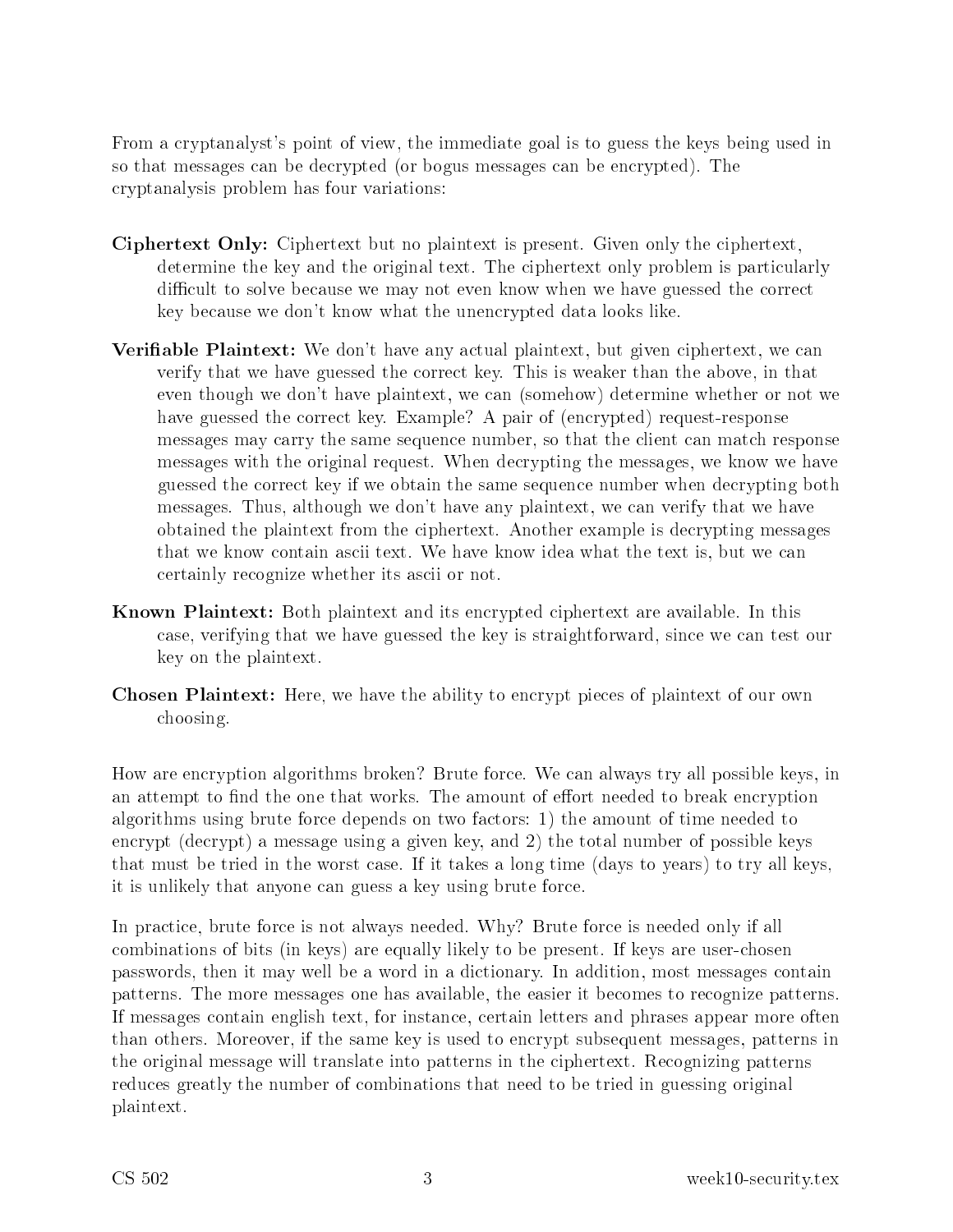Note: The ciphertext only problem is the most difficult to solve. However, it is naive to assume that a cipher that can withstand a ciphertext only attack is secure. In many cases, a cryptanalyst can make educated guesses as to some the plaintext. For instance, remote login sessions usually start with a message such as "Please Login:". Thus, most present-day commercial and government agencies desire that a cryptosystem be able to withstand a chosen plaintext attack.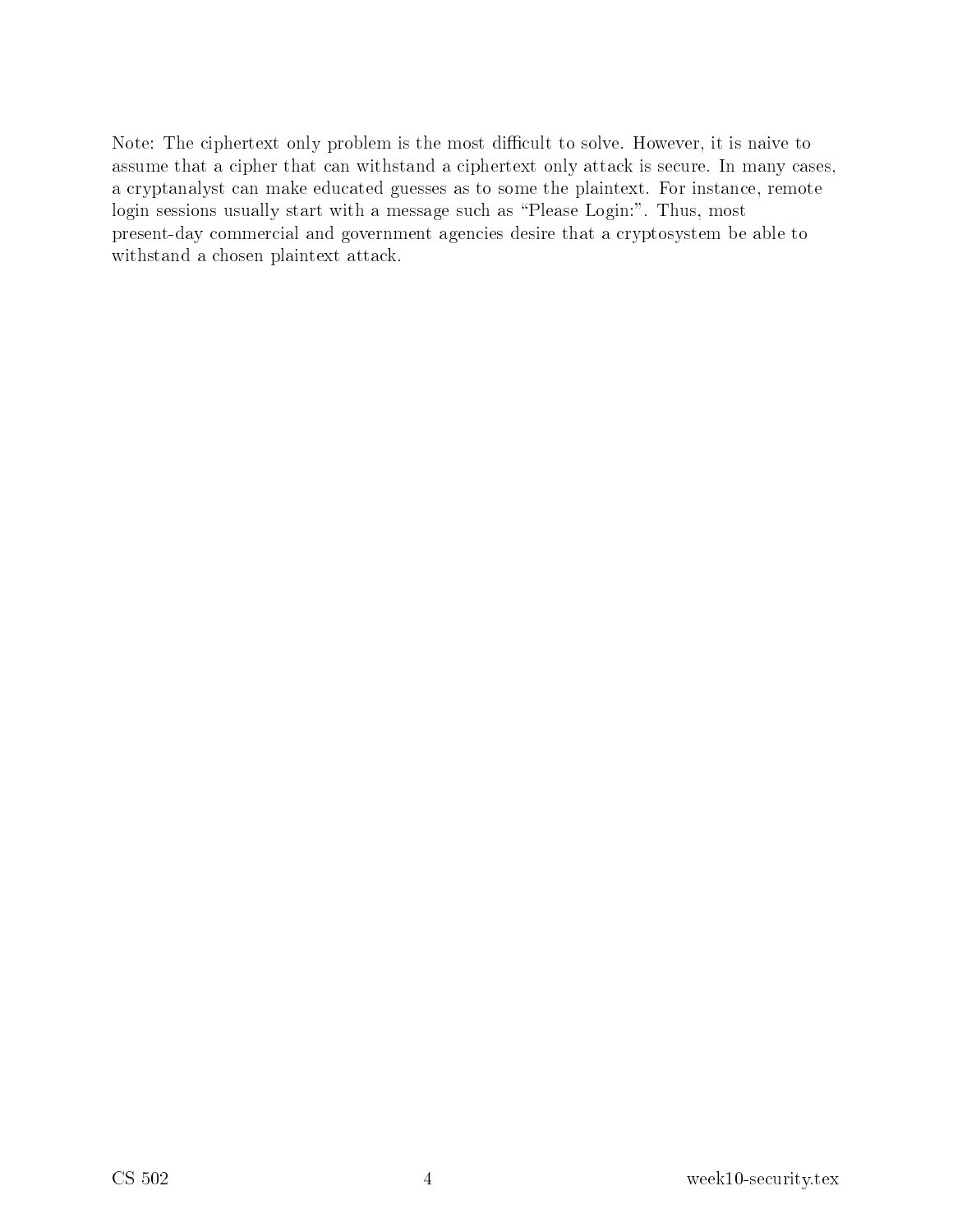#### One-Time Pad

How can we prevent statistical attacks? Never reuse the encryption key.

Unfortunately, all current encryption methods have problems. Consider the *one-time pad*:

- 1. It uses a *random key* that has the same length as the message being encrypted. Both the en
ryptor and de
ryptor use the same key.
- 2. The message is ex
lusive-or'd with the key to produ
e the iphertext.
- 3. The receiver decrypts the ciphertext using the same algorithm and key. ((A XOR K)  $XOR K$  = A.
- 4. Have we solved our original problem? No! Be
ause the sender and re
eive use the same key, the key must be transferred to the receiver. Exchanging keys is the very same problem we are trying to solve!
- 5. The key an never be reused (or it be
omes easier to guess). That is, reusing keys allows statisti
al based atta
ks on the key.
- 6. Choosing keys presents difficulties; in particular, "randomly generated" keys are not very random at all. That is, omputer generated random numbers are a
tually well defined sequences. Although the generated numbers are uniformly distributed, they are not random.
- 7. It is the only provably se
ure method known at this time.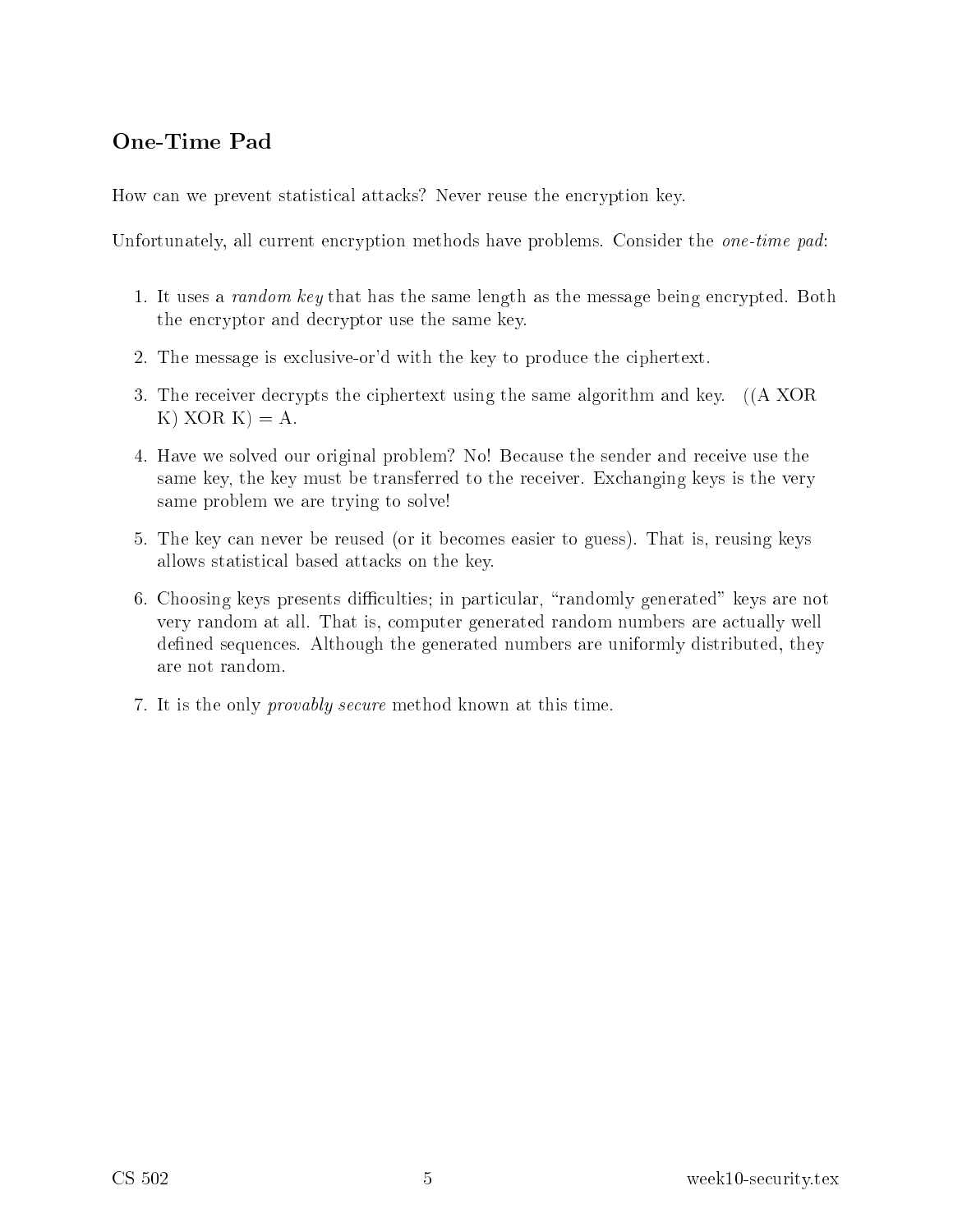### Data Encryption Standard (DES)

The *data encryption standard* (DES), developed by the NBS, has become one popular en
ryption method:

- 1. The calculation can be performed efficiently using special hardware, but far less efficiently by normal programs.
- 2. Keys are 56 bits in size, large enough that they are difficult to guess.

However, critics argue that both of these assumptions are false given today's technology. In parti
ular:

- 1. Are 56-bit keys too small? Many people say yes. Indeed, IBM's original design used 128-bit keys.
- 2. Why aren't keys bigger? The key size was redu
ed at the request of the National Security Agency (NSA), who has never given a reason for the change.
- 3. IBM has never given a technical reason for the specific design of its algorithm. Why? Again, this was done at NSA's request.
- 4. Without knowing the design principles, it is difficult to know whether the code can be broken easily. Indeed, some critics suggest that the NSA would feel very uncomfortable with an encryption standard that not even they can break.

Both DES and one-time pad are considered *conventional* methods because they use the same key for both encryption and decryption. Conventional methods have the problems that keys must be distributed to both the sender and recipient.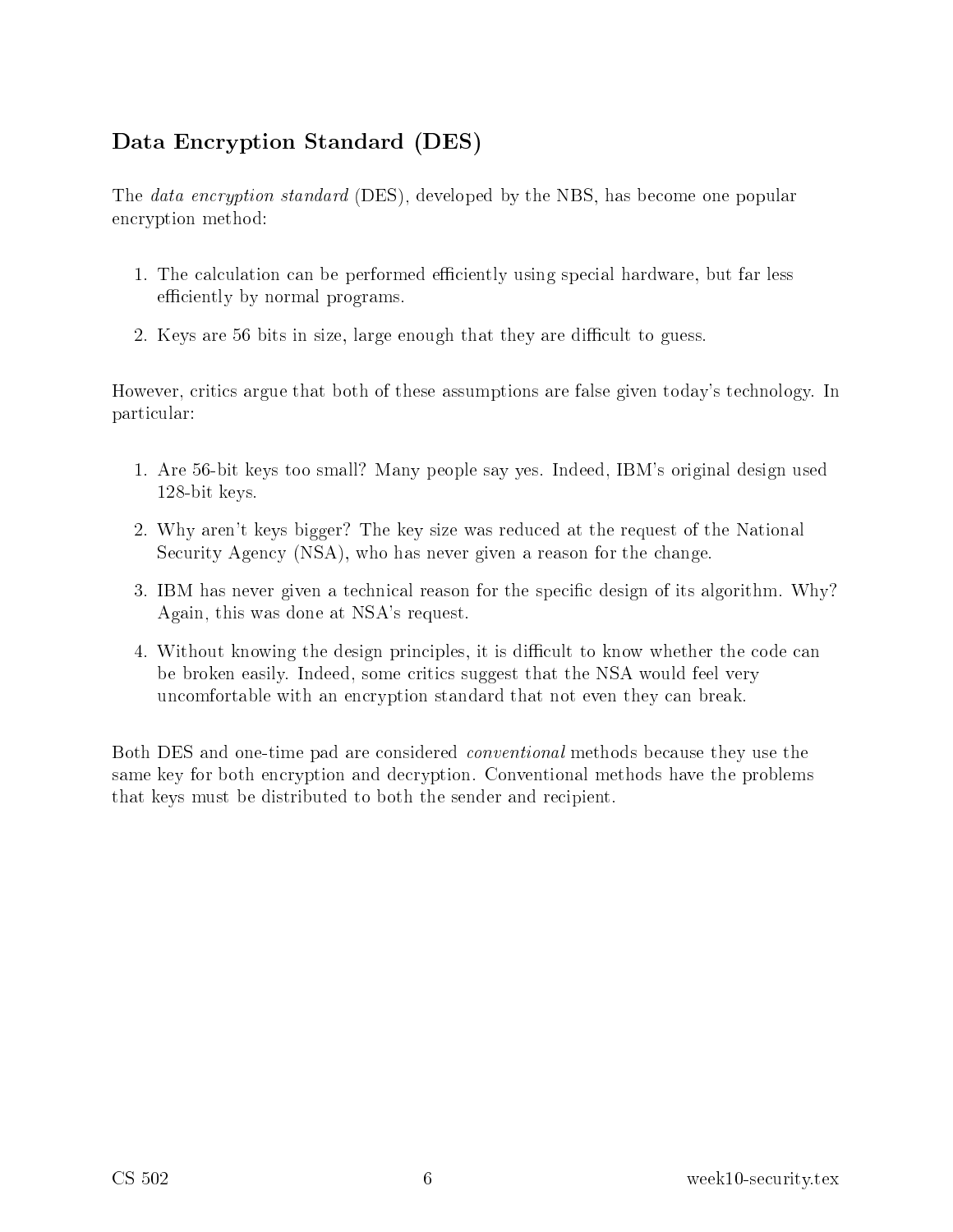### Publi Key Cryptography

Until now, we have assumed that hiding keys is of the utmost importance. However, this leads to the key distribution problem. Another approach, called Public Key Encryption, uses two keys: a *public* key and a *private* key. The public key is given to everyone, while the private key is kept se
ret. It requires:

- 1. Plaintext =  $Decrypt(Encrypt(Plaintext))$ . (E.g., the encrypt and decrypt operations are inverses of ea
h other.)
- 2. It must be extremely difficult to deduce *Decrypt* given  $\text{Energy}$ . That is, the en
ryption fun
tion is made available to everyone, so it shouldn't be possible for someone to deduce the decryption function given the encryption function.
- 3. Decrypt cannot be broken by a chosen plaintext attack. Since everyone has the encryption function, anyone can present their own chosen plaintext to the encryption algorithm.

Under rules 2 and 3, *Encrypt* can be made public and distributed to everyone else. Decrypt remains private.

The RSA (Rivest, Shamir, Adleman) algorithm is an encryption algorithm that satisfies the above requirements. It is based on the factoring of large prime numbers, which no one knows how to do efficiently. Thus, RSA encryption is considered quite strong. RSA encryption uses a *public* and *private* key. The public key is made available to everyone, but the private key is kept secret. RSA encryption takes place as follows:

 $Plaintext = K_{pri}(K_{pub}(Plaintext))$ , where  $K_{pub}$  denotes encryption using K's public key, and  $K_{pri}$  denotes encryption using K's private key.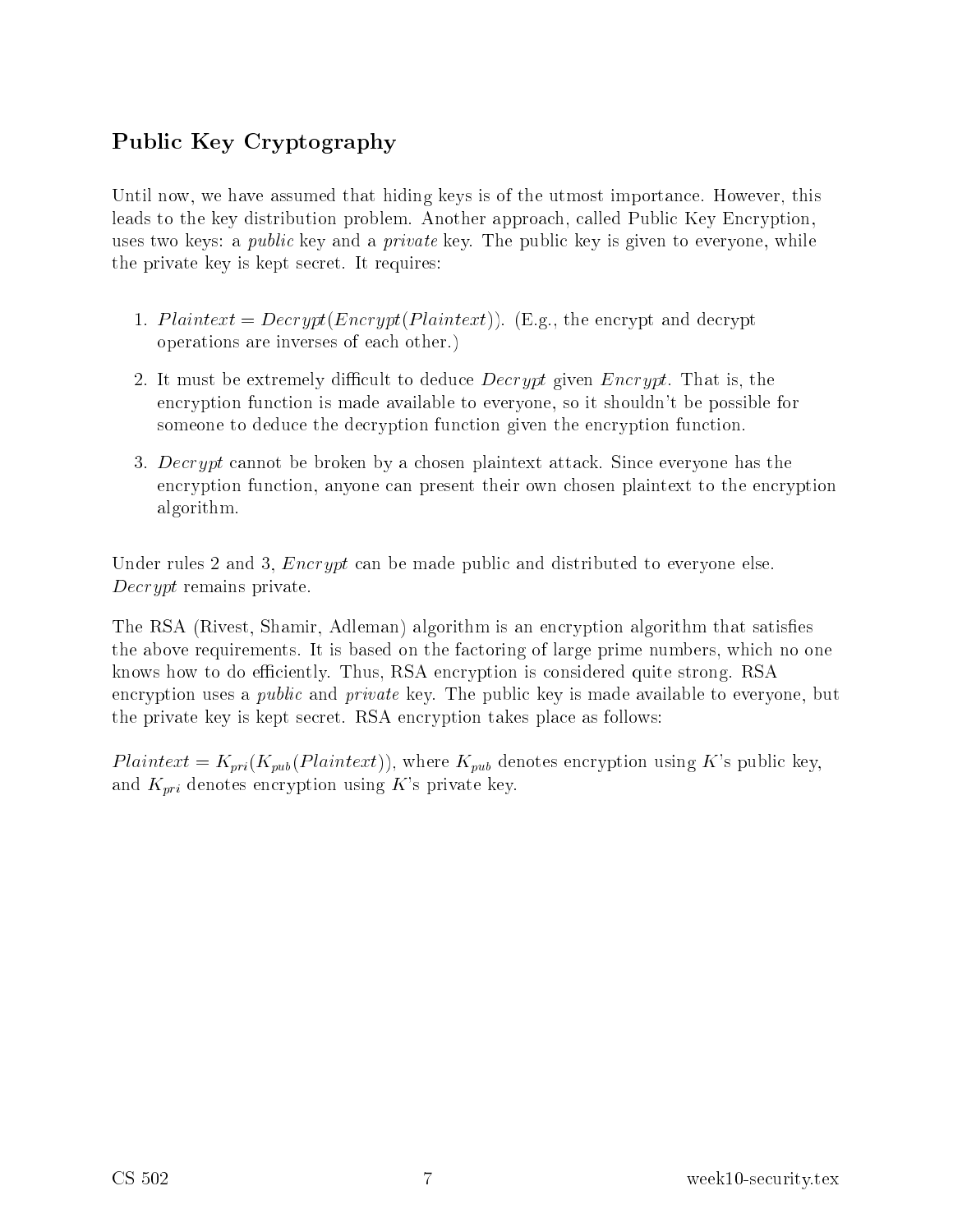### **Security**

Security implies that only the recipient of a message may decrypt it.

Now, when A wants to send a message to  $B$ , A encrypts messages for B using B's public key and sends the cipher to  $B$ , which  $B$  decrypts with its private key.

Can anyone else decrypt messages intended for  $B$ ? No, one must have  $B$ 's private key to decrypt the message, which only  $B$  has.

Unfortunately, although only B can decrypt the message, B cannot be sure that A actually sent the message.

 $cipher = B<sub>pub</sub>(Msg), msg = B<sub>pri</sub>(cipher)$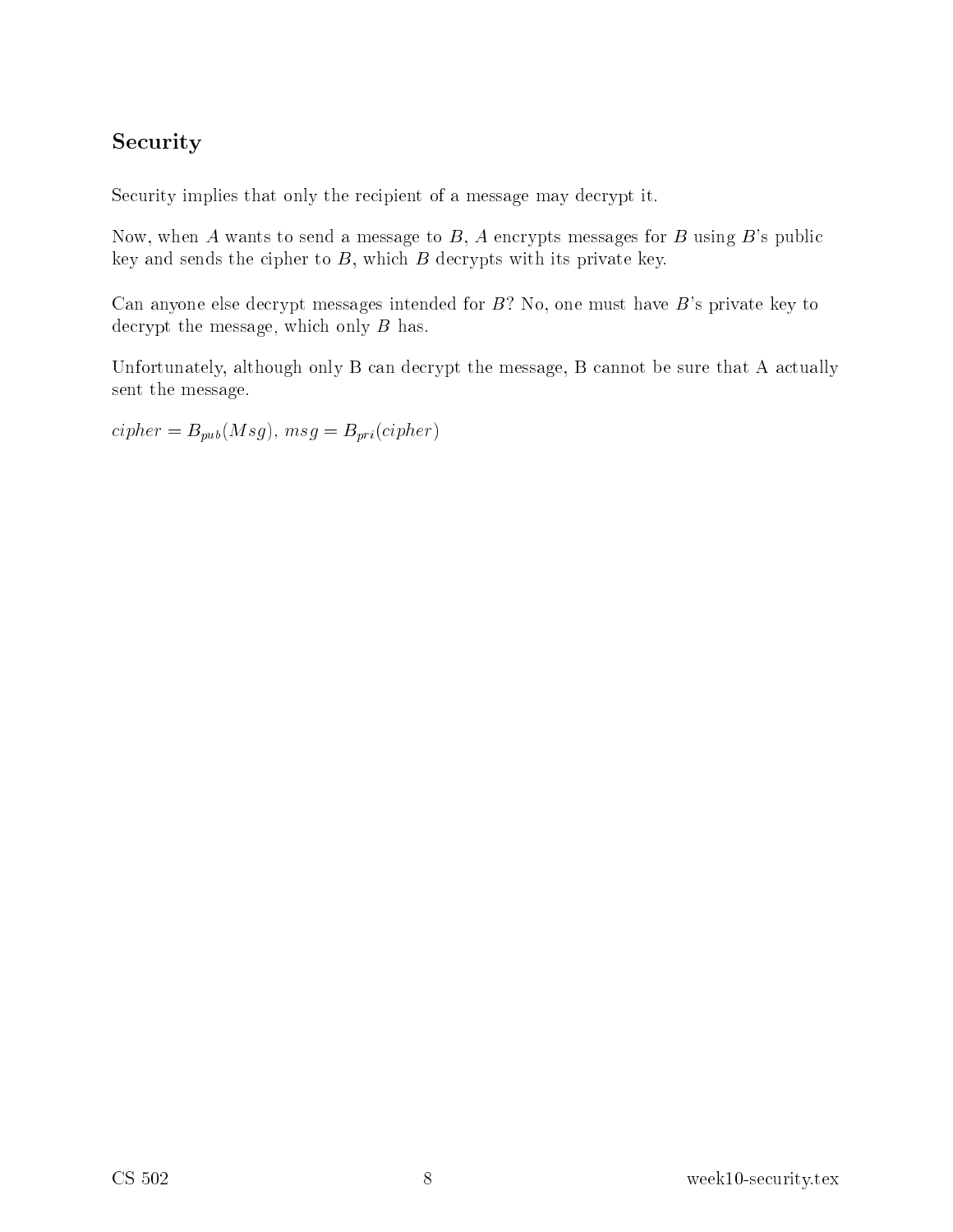### Authenti
ation

Authentication is concerned with verifying that a message supposedly from B, actually did originate from B.

The key to authentication is having client A provide information that only A knows. Examples? For example, a password. The drawba
k of a password is an intruder might see the password (if it is unencrypted) and would then be able to gain unauthorized access to the system. Even better would be the en
ryption of a number using a key that only A knows.

For authentication, it is convenient to assume that:

$$
Message = K_{pri}(K_{pub}(Message)) = K_{pub}(K_{pri}(Message))
$$

That is, that a user's decryption key can also encrypt messages. The RSA algorithm dis
ussed above has this property.

How does this give us authentication? Assume A wants to authenticate itself to  $B$ :

- 1. B selects a random number X and sends  $A_{pub}(X)$  to A.
- 2. A computes  $A_{pri}(A_{pub}(X)) = X$ . That is, it decrypts the received message using its private key.
- 3. A returns  $A_{pri}(X + 1)$ , which B decrypts. B knows it is communicating with A if it gets the expected answer of  $X+1$ . That is, to compute  $X+1$ , A must have been able to de
rypt X, whi
h means it must have A's private key.

Problem? We still do not yet have secrecy. Although B can verify that a message came from A, anyone else who obtains a copy of the message can decrypt it too! We can combine the two ideas to create messages that are both secret and authenticated. A sends the following message to  $B$ :

$$
Cipher = A_{pri}(B_{pub}(Message))
$$

$$
B_{pri}(A_{pub}(Cipher)) = Message
$$

which B processes via:

Note:

- 1. B is sure that A sent the message because only A knows  $A_{pri}$ . This is how we get authentication — forcing A to produce some information that only A can have.
- 2. A is sure that only B an read the message be
ause only B knows its private key (se
ure)
- 3. Unfortunately, ea
h message transa
tion involves four iterations of the fun
tions, adding substantial ost.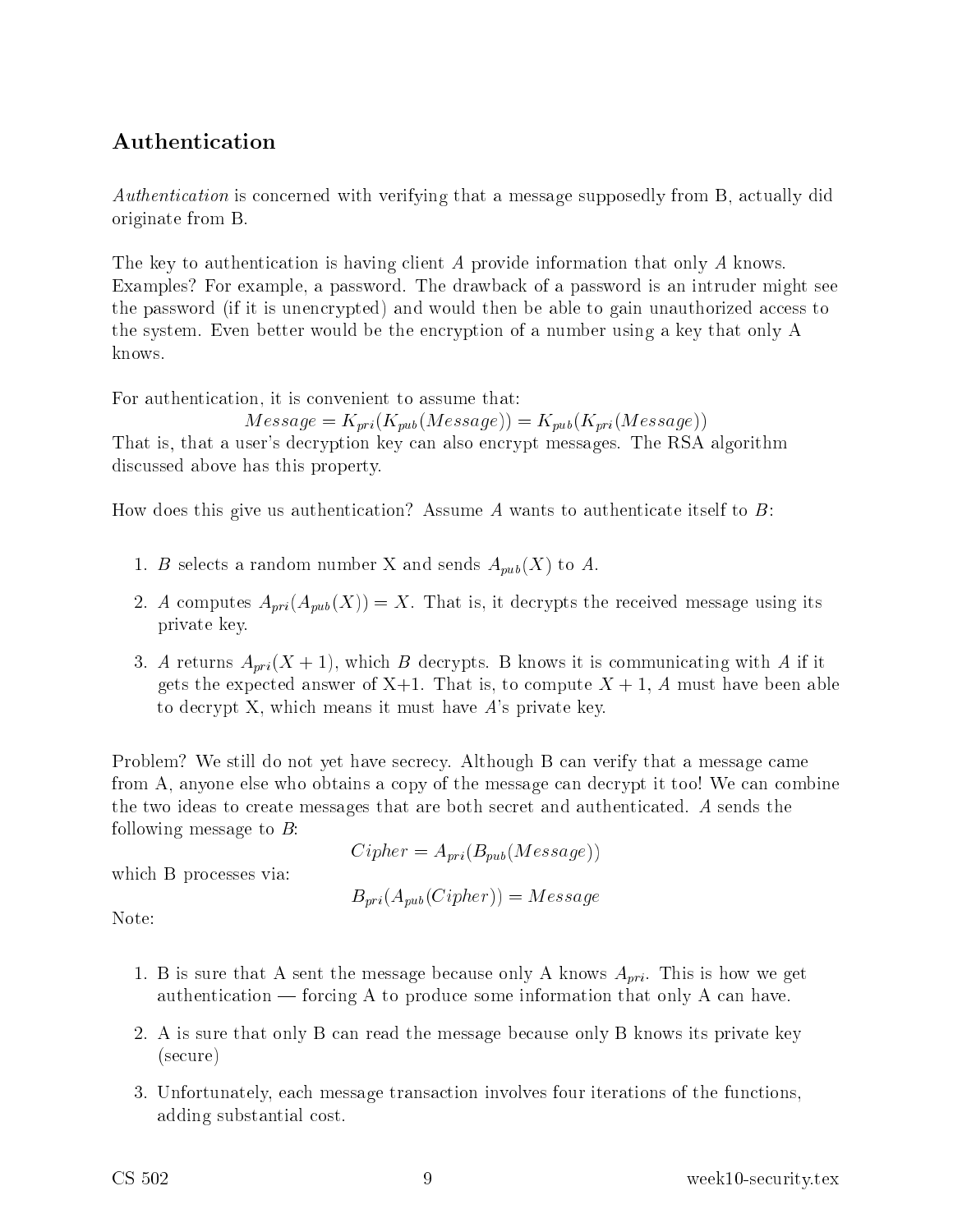### Replay Atta
ks

Protection against replay attacks (where someone replays old message in the hopes of forcing a server to (improperly) re-perform a transaction) can be handled as follows:

- 1. Client sends request to server.
- 2. Server returns to client a random number  $R$  (in an encrypted message).
- 3. Client returns  $(R + 1)$  to server.
- 4. Have each transaction uses a different random number. This effectively prevents replays because the returned  $(R+1)$  will only match the old transaction, not the one being performed now. That is, if the same transaction were done twice (legitimately), different transaction numbers would be used. Thus, replay attacks are not possible.

The key here is that the server forces the client to prove that it knows its private key before doing a transaction. Thus, and intruder cannot record a transaction and play it back later — the server would generate a new random number that the client could not decrypt.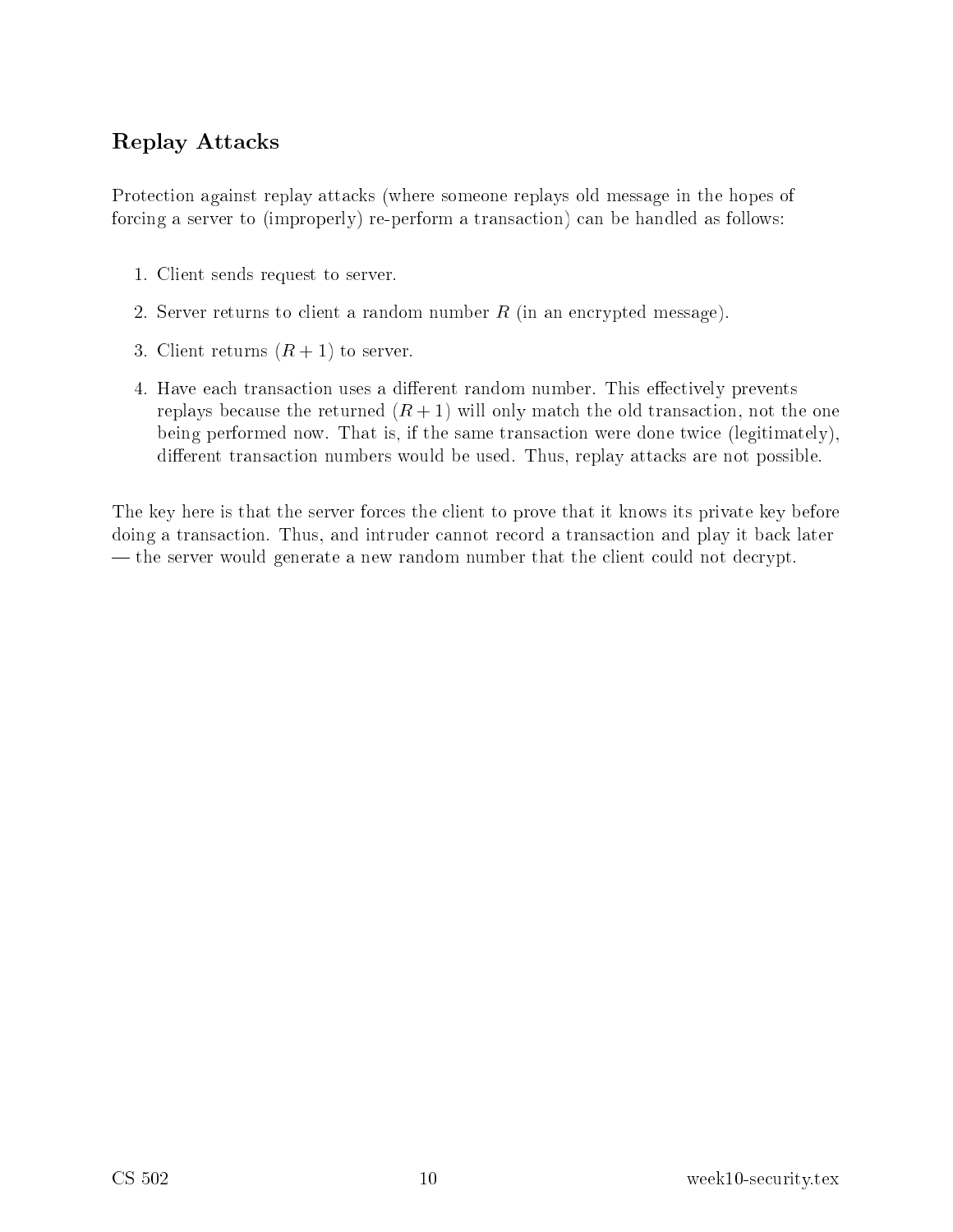### Digital Signatures

In the real world, signatures are legally binding. If someone signs a contract, the signature is proof that a party did agree to the terms of the ontra
t. How an we have the equivalent of signatures with omputers?

The problem of sending a "signed" message from one party to another has two parts:

- Authentication: Having the receiver verify the claimed identity of the sender (e.g., "Are you really cew@cs.wpi.edu?"). We have already discussed how authentication can be done.
- **Digital signature:** Preventing the sender from later repudiating the message (e.g., "Hey, I never said that!").

Digital signatures can be achieved by using the public key encryption. Suppose B is on
erned that A will later disavow having sent a message:

- 1. A sends to B:  $B_{pub}(A_{pri}(Message)).$
- 2. B decrypts the message using its private key, but saves the *signature*  $A_{pri}(Message)$ in ar
hival storage.
- 3. B then decrypts the message using A's public key and processes the transaction.

Later, when A denies ever having sent the message, B produces *signature*. Why can't A disavow the signature? Only A's private key could have produced it.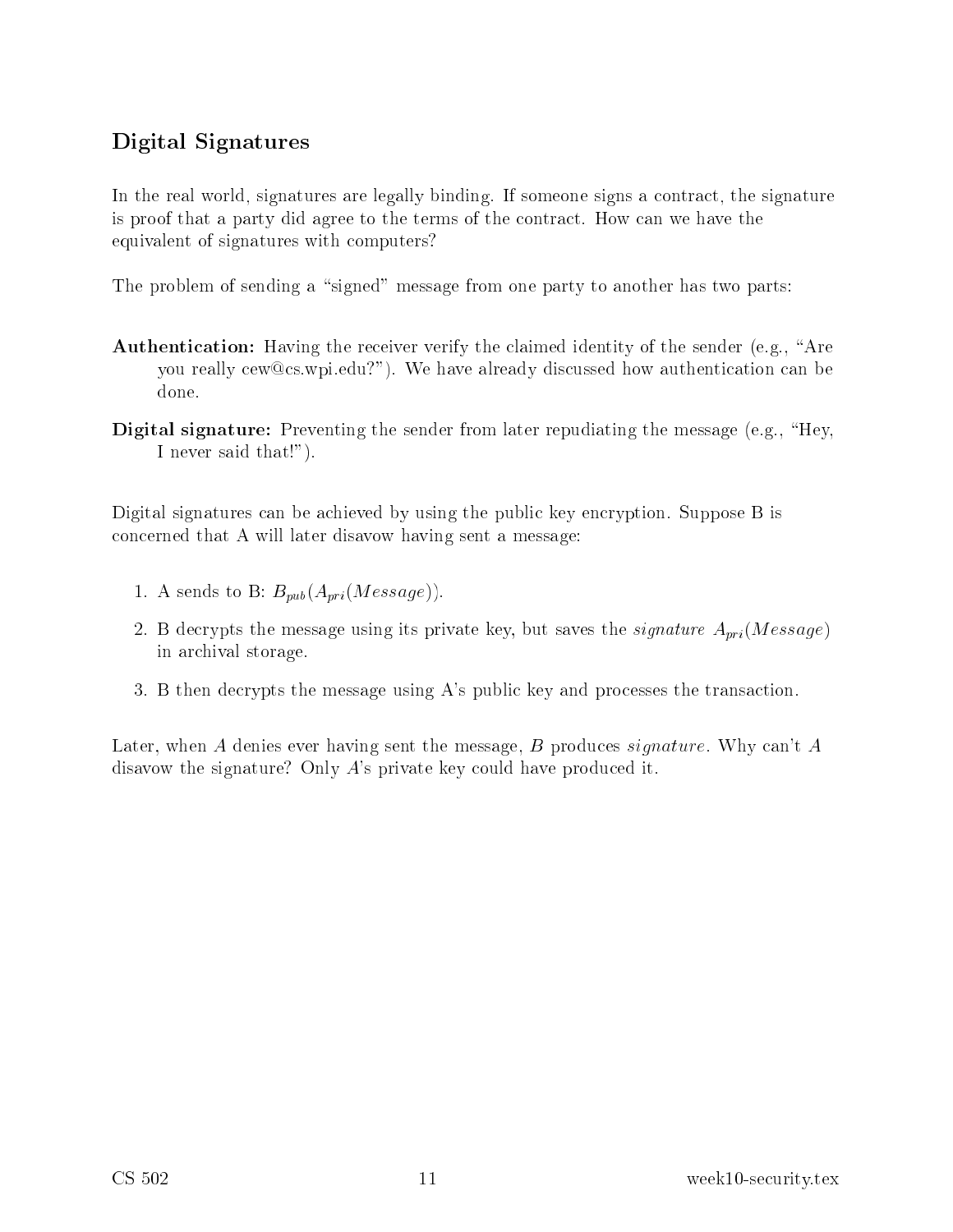### User-Authentication

The problem of identifying users when they log in is called *user authentication*. Most authenti
ation methods are based on:

- 1. what the user knows (e.g., passwords)
- 2. what the user has  $(e.g., a plastic card)$
- 3. physi
al hara
teristi
s of the user (e.g., ngerprints)

#### Passwords

The most widespread form of authentication is requiring the user to enter a *password*.

In the first implementation of Unix, a password file contained the actual password for each user. This approa
h had several problems:

- 1. there is no way to prevent the making of opies by privileged users
- 2. software (or human) errors could cause the contents of the file to become available to others
- 3. the contents of the file saved on backup tapes were available to anyone with physical access to the tapes

Another possible approach is to encrypt each user's password with some key and store the en
rypted version:

 $Encypted$ -Password =  $Encrypt(Password, Key)$ 

Now, when the user tries to log in, his password is encrypted and compared with the encrypted version in the password file. If the two match, the log in succeeds.

Moreover, if the encryption function is hard to invert (even with a key), then the password file could be read by any programs. Encryption functions that are hard to invert are called trap-door functions.

The next version of the password encryption used an algorithm that simulated the M-209 cipher machine used by the US Army during World War II. Because the cyphertext it produ
ed was easily invertible (given the key), the password was used as a key to en
rypt a onstant.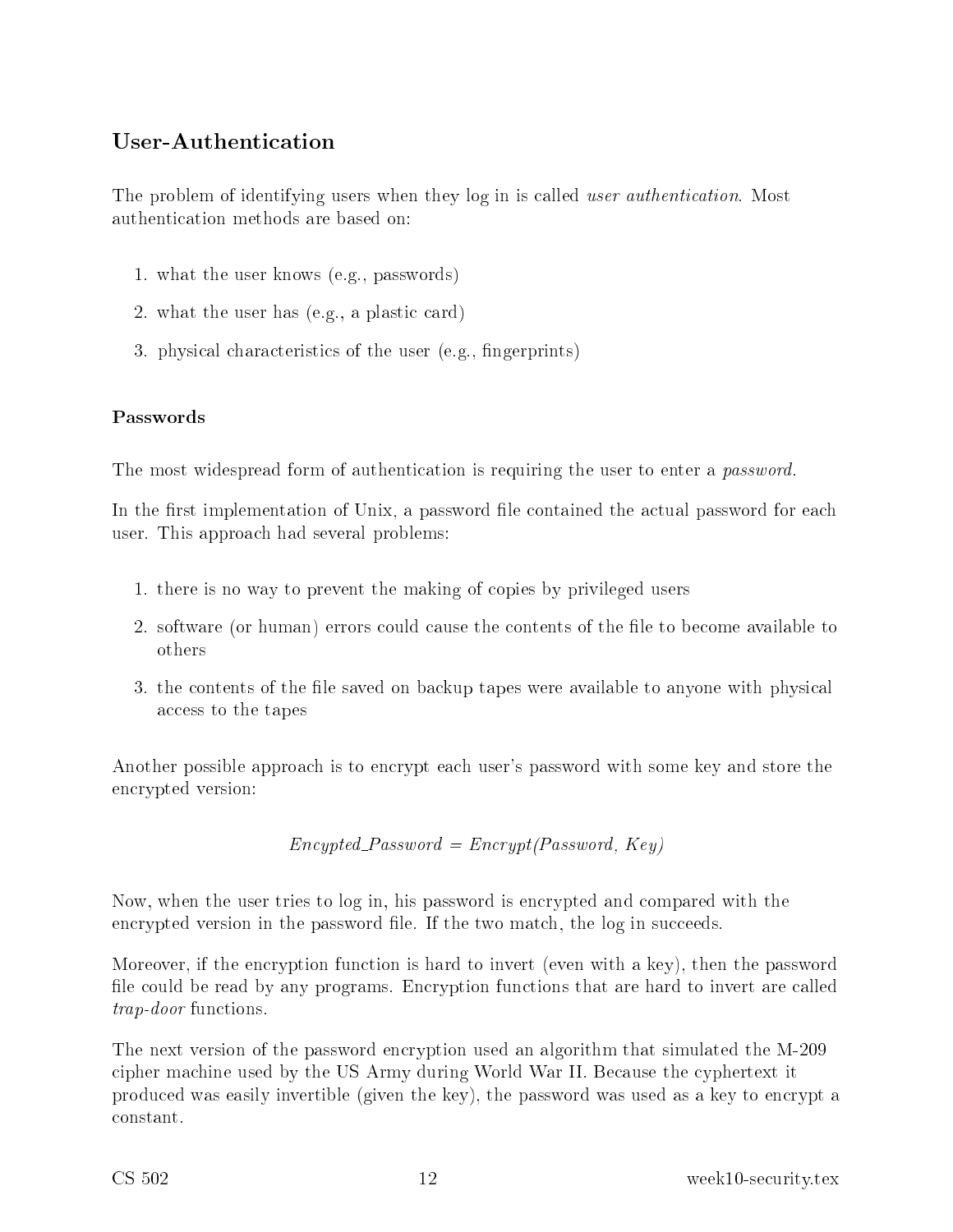#### Atta
ks on En
rypted Passwords

One approach to penetrating this scheme is to keep guessing the key until one succeeds. Brute for
e and fast systems.

The search can be further speeded up by first trying:

- 1. the 250,000 words in a di
tionary (spelled forwards and ba
kwards)
- 2. list of first names, last names, street names, and city names
- 3. valid li
ense plates in the state
- 4. room numbers, so
ial se
urity numbers, telephone numbers, et
.

Morris and Thompson (1979), authors of the Unix password s
heme, ompiled a list of likely passwords using the above heuristics, encrypted each of them using the known encryption algorithm, and compared them with a list of encrypted password available at

Over 86% of all passwords turned up in their list!

Now systems impose requirements on passwords to ensure users use a variety of characters in passwords.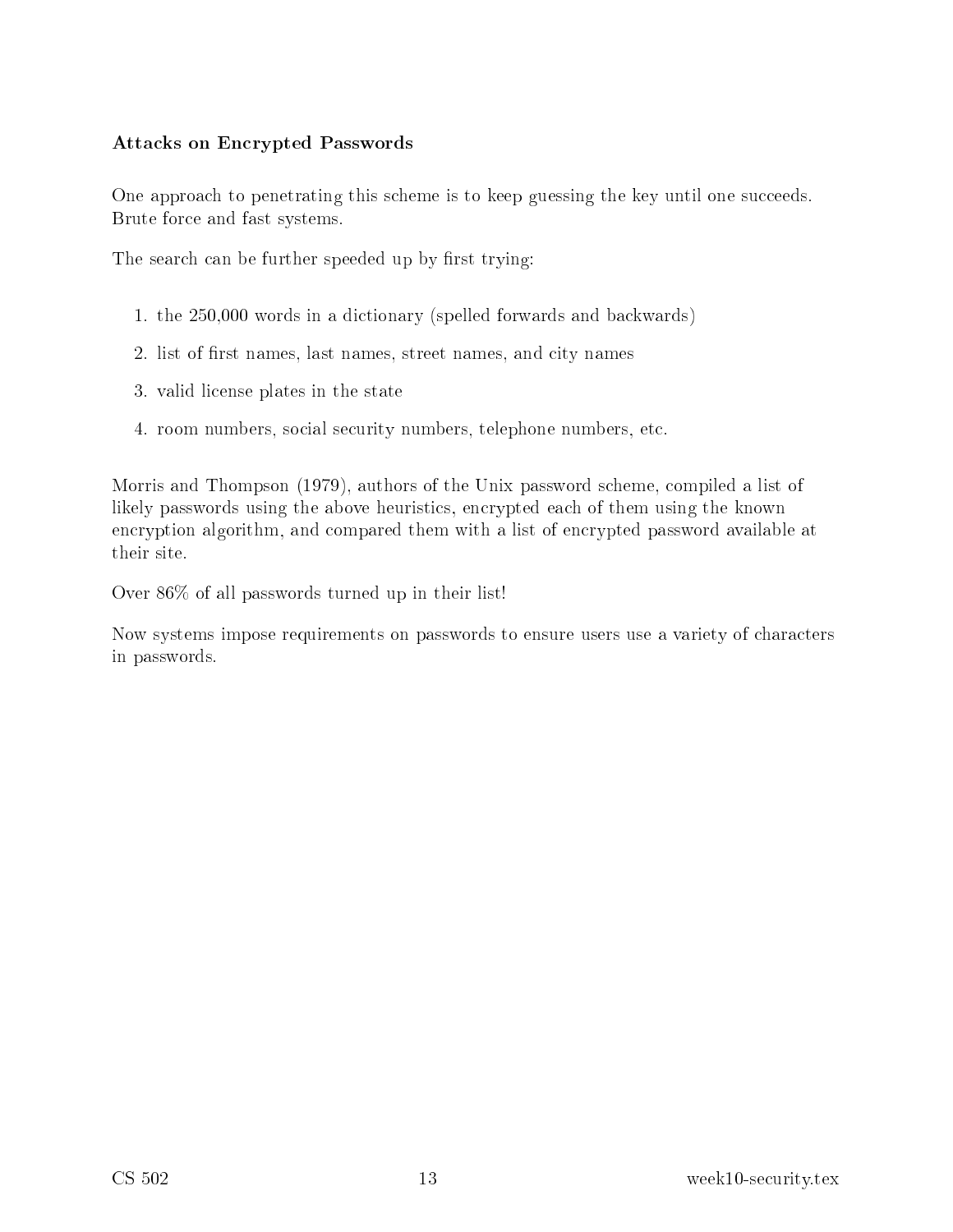#### Salted Passwords

Consider an intruder attempting to gain access to as many accounts on as many systems as possible. For ea
h en
rypted password he pre
omputes (from a list of good andidates of ourse), he an he
k the entries for all users.

The technique of *salted passwords* renders such attacks useless. Unix modifies the previous algorithm as follows:

- 1. when a new password is being entered, the password program obtains a 12-bit random number (by reading the real-time lo
k) and appends it to the password entered by the user.
- 2. the concatenated string of the 12-bit *salt* and the first eight characters of the password are used as a key
- 3. both the encrypted password and the 12-bit salt are stored in the password file
- 4. when the user subsequently attempts to log in, the 12-bit salt is extra
ted from the file and combined with the typed password

Now an intruder can no longer amortize the cost of one encryption over all the password entries to be sear
hed.

#### Other Methods

In password protected systems, the main idea is that authorized users have a certain piece of information that they present to the system. A generalization of this idea is to have the omputer keep a large amount of information that only an authorized user knows. Rather than ask for a password, the system an ask the user a series of questions:

- What is your quest?
- What is your favorite color?
- How fast does a sea gull fly?

At login time, the system asks a series of questions (
hosen at random) that the user is expected to know. Because the set of questions changes for each login attempt, an intruder can't gain access by looking over a user's shoulder when he enters his password.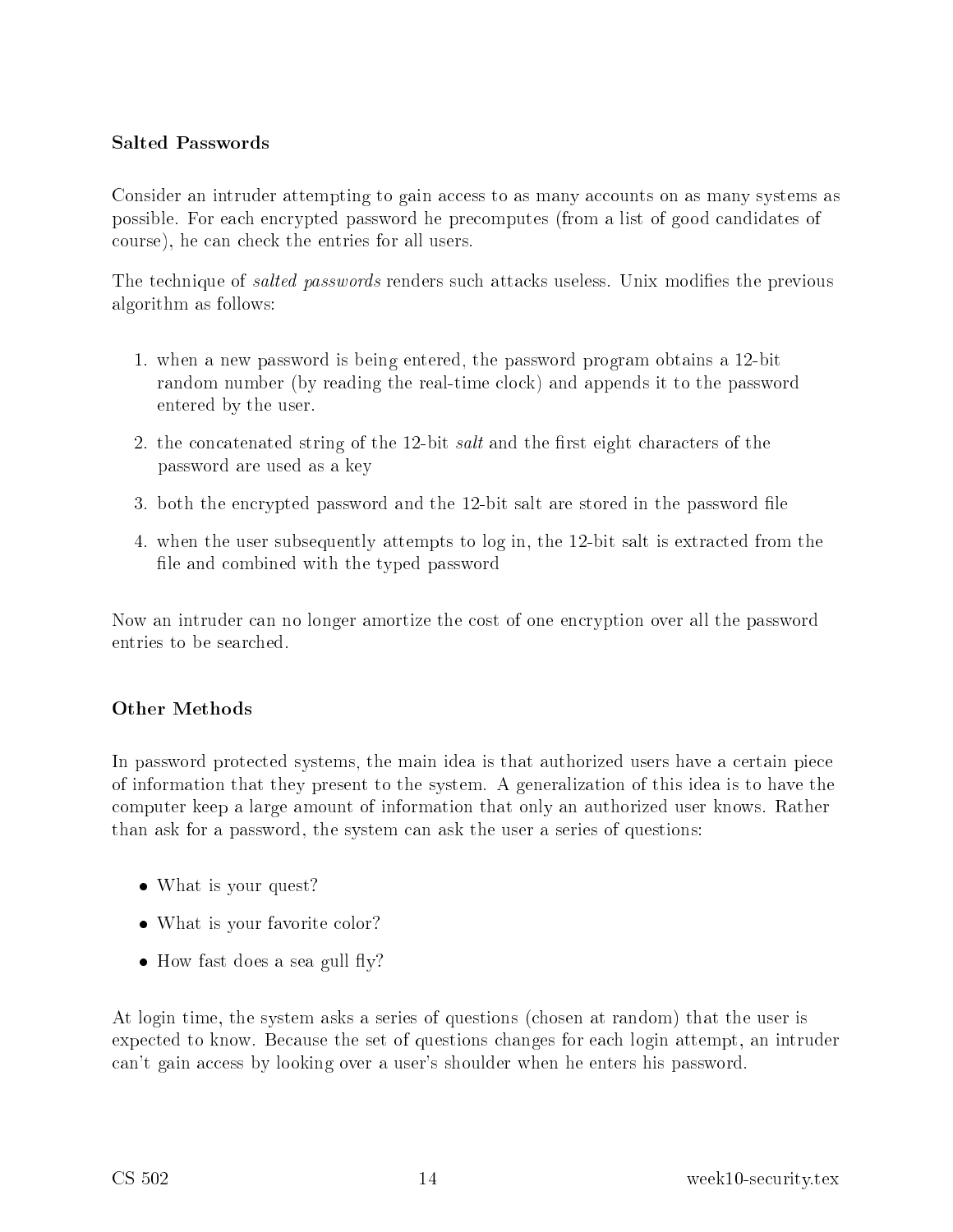#### Other Approa
hes

Smart card for authentication (Fig 9-7). Use smart card at client site to determine response to a hallenge from remote omputer.

Biometrics—fingerprint, voice.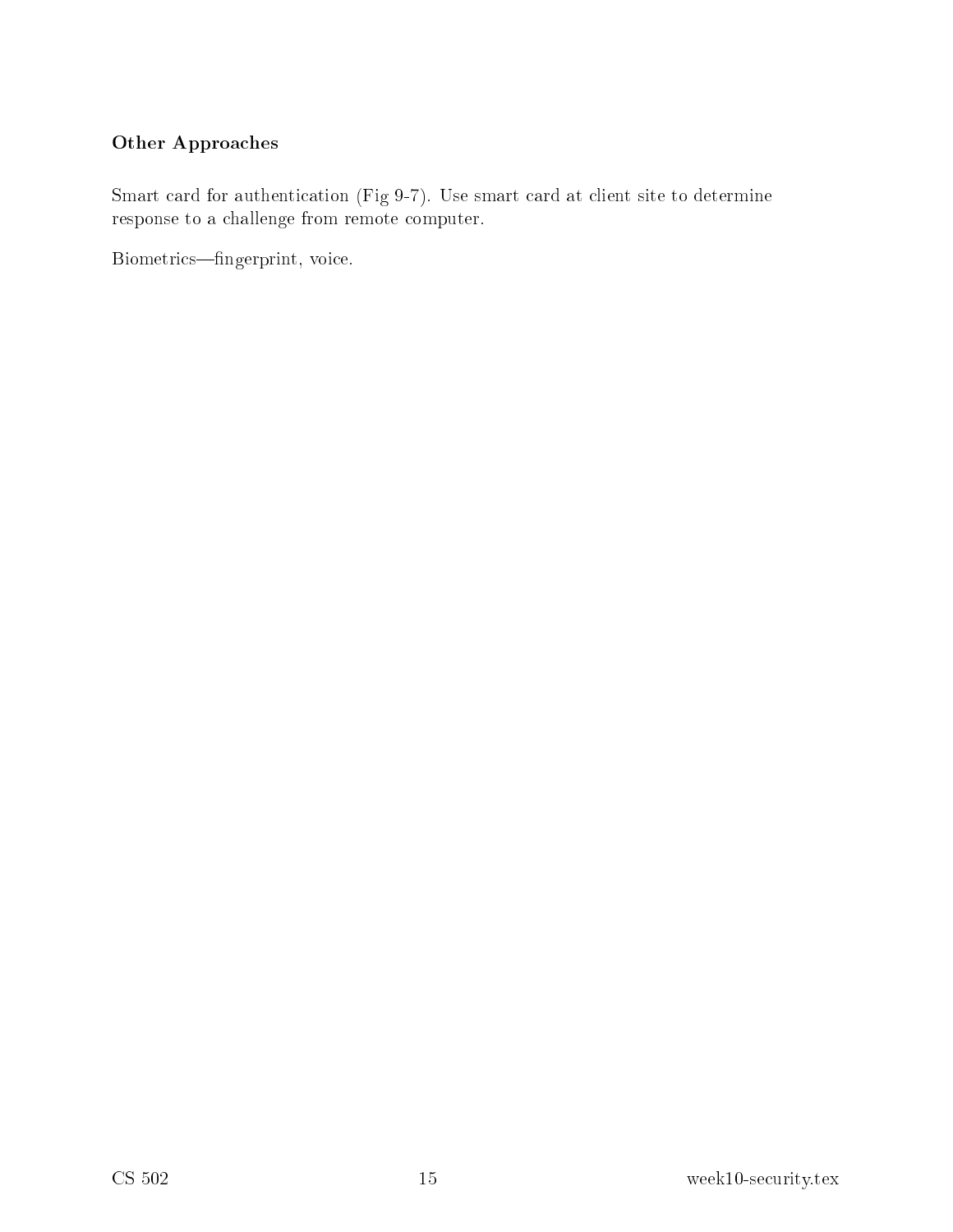#### Atta
ks from Inside the System

So what can be done once access is obtained (either legitimately or from an intruder)?

Relevant to OS study.

Trojan horse (substitute a mali
ious opy) of a well-known program

- 1. leave a phony program to simulate login program
- 2. pla
e a program with a well-known name in the user's path so the user unknowingly executes the non-standard copy of a program. A reason not to include "." in ommand path. The non-standard opy an emulate normal ommand plus have user permissions for access to other objects.
- 3. logi bombs left in ode that a
tivate based on a parti
ular time or event (or non-event if they must be neutralized).
- 4. trap doors to allow access with a special password or login.
- 5. buffer overflow attacks exploit knowledge of code structure to possibly gain access privileges of a program that is atta
ked.